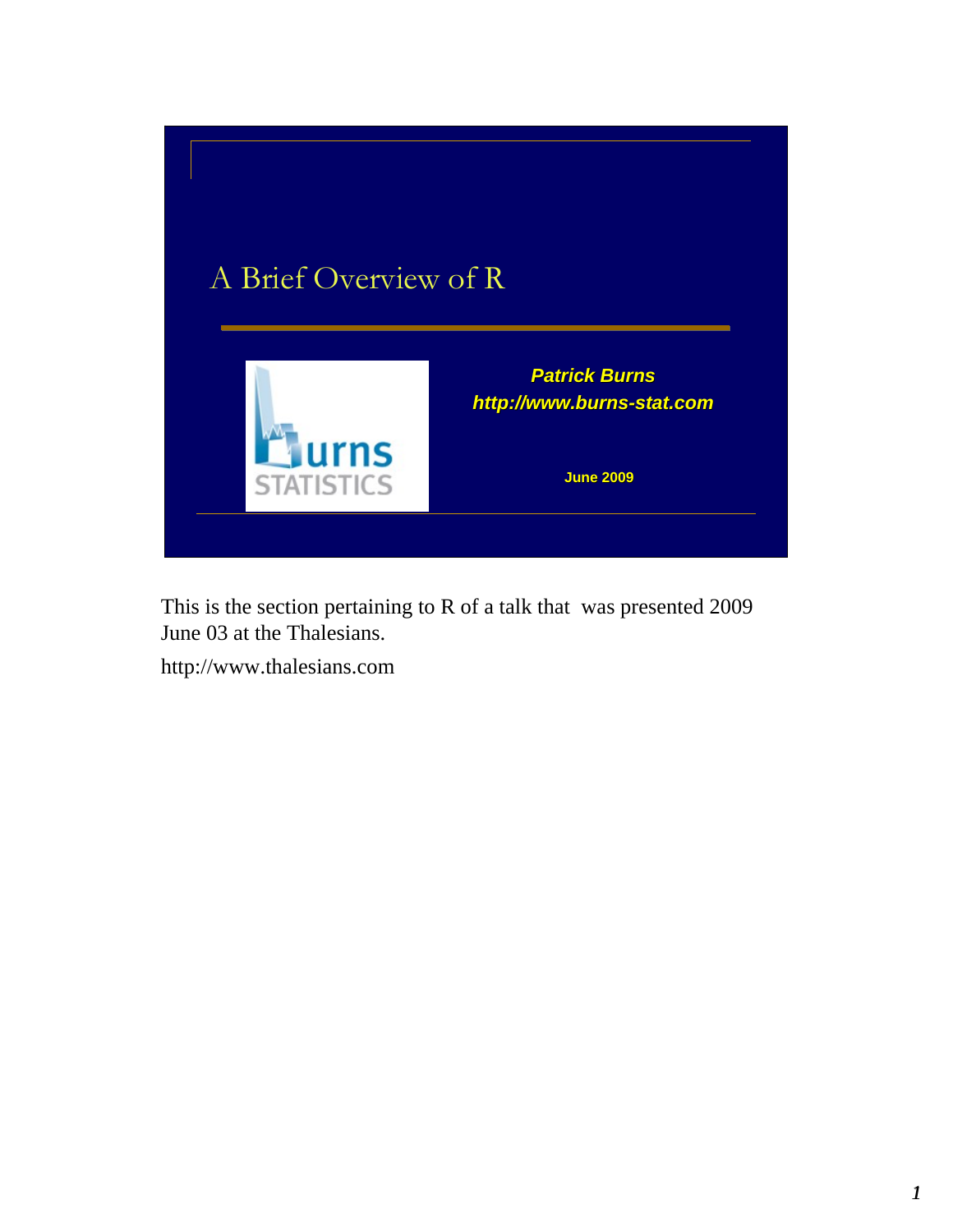

The R language was designed for the purpose of data analysis. A large part of good data analysis is graphics.

Much of what is currently done in spreadsheets would be better done in R. See "Spreadsheet Addiction" for why spreadsheets are inherently unsafe.

http://www.burns-stat.com/pages/Tutor/spreadsheet\_addiction.html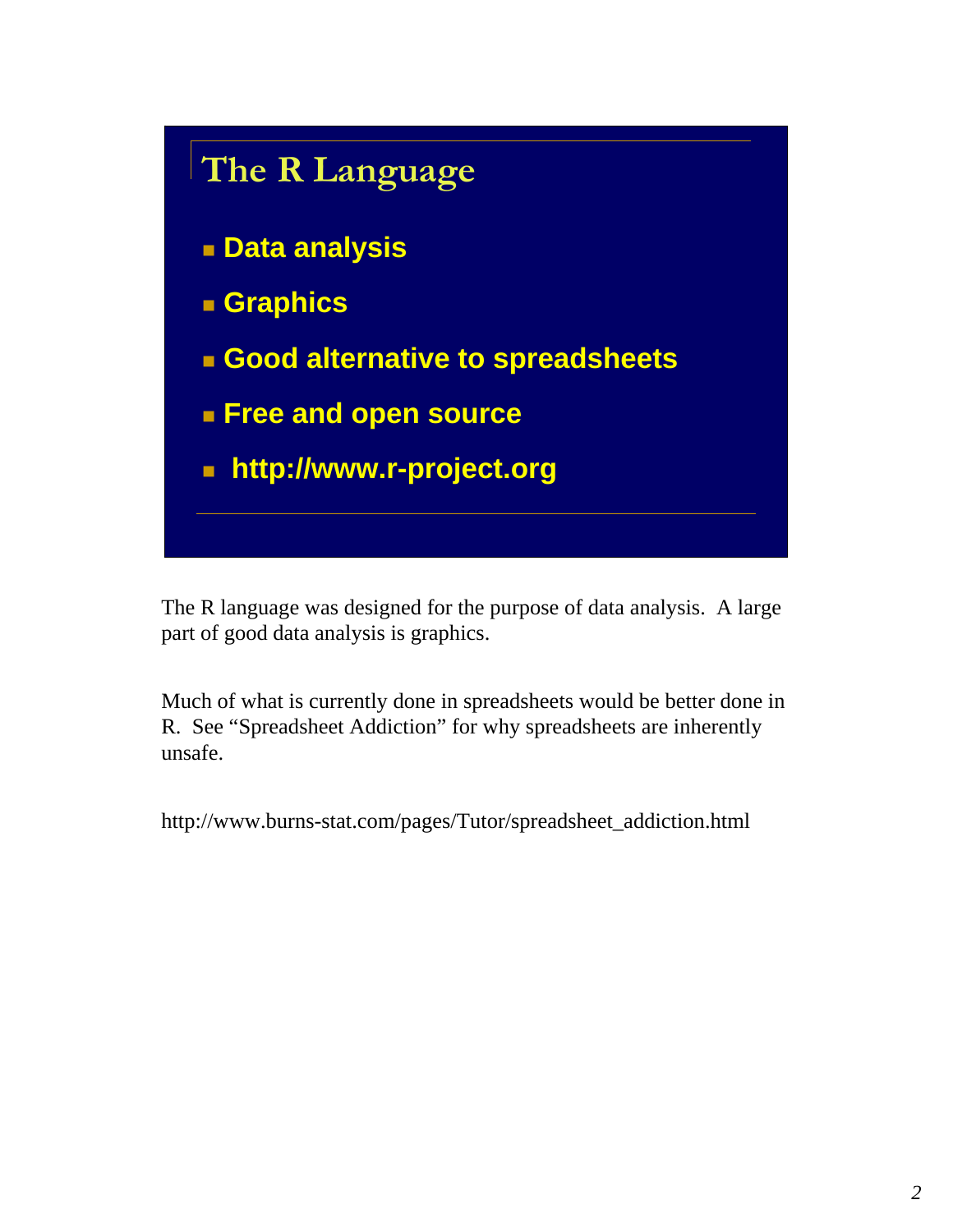

In the mid 1970's the Data Analysis group at Bell Labs started a research project into a computing environment for data analysis.

In the mid 1980s that research project started to escape out into the wild in the form of the S language.

In the late 1980s S spawned a commercial product called S-PLUS.

In the early 1990s R was written. That first version of R might be characterized as Scheme with a large crust of syntactic sugar on top that made it look like the S language.

In the mid 1990s the R Project formed.

R has been growing ever since.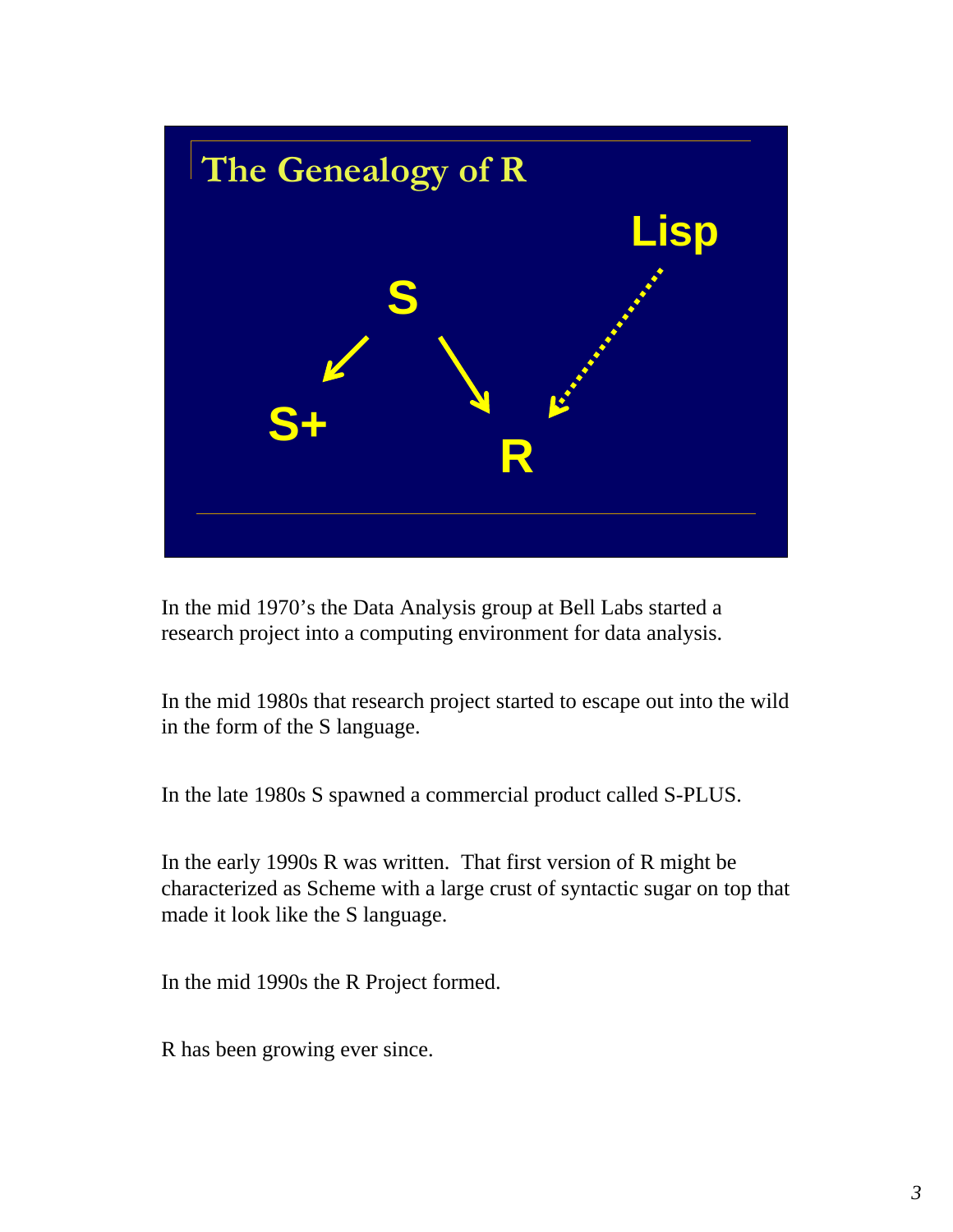

A key difference with C is that indexing starts at 1, not 0.

The functional programming influence means that it is difficult to destroy your data accidentally.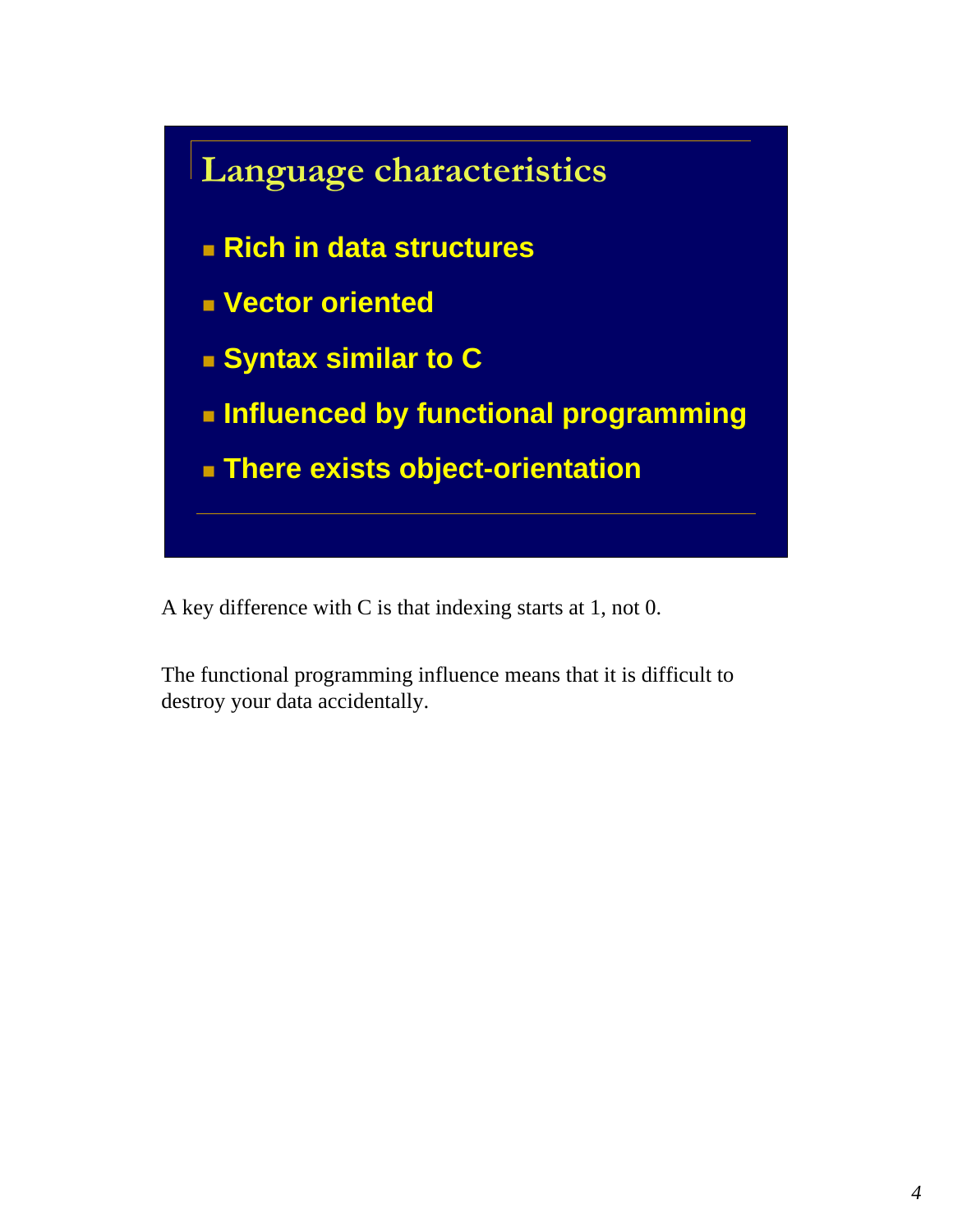

Atomic vectors are each only of one type. You can have logical values in a vector or numbers in the vector, but not both.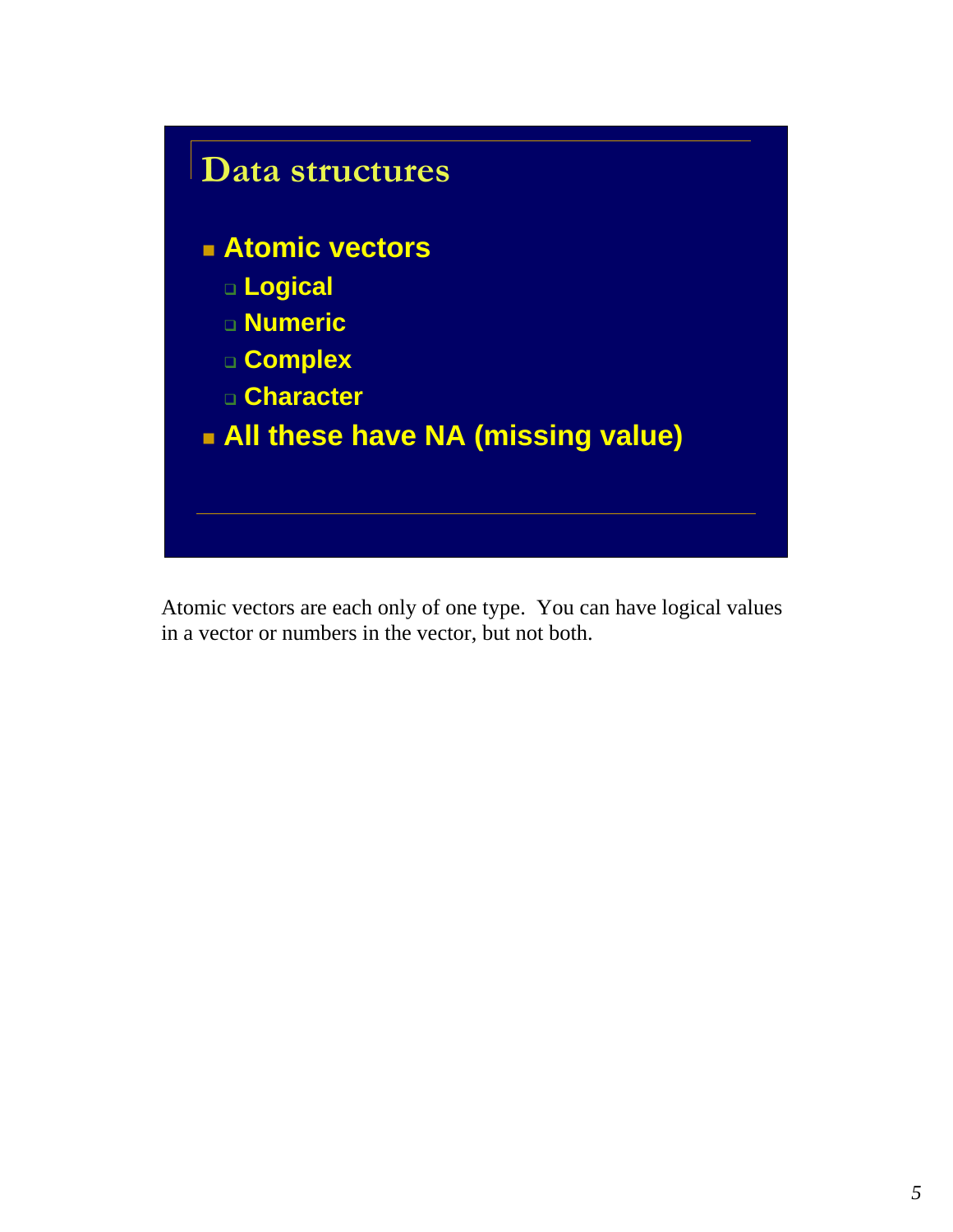

Lists allow quite general data structures.

Default values of arguments in functions provides both convenience and flexibility.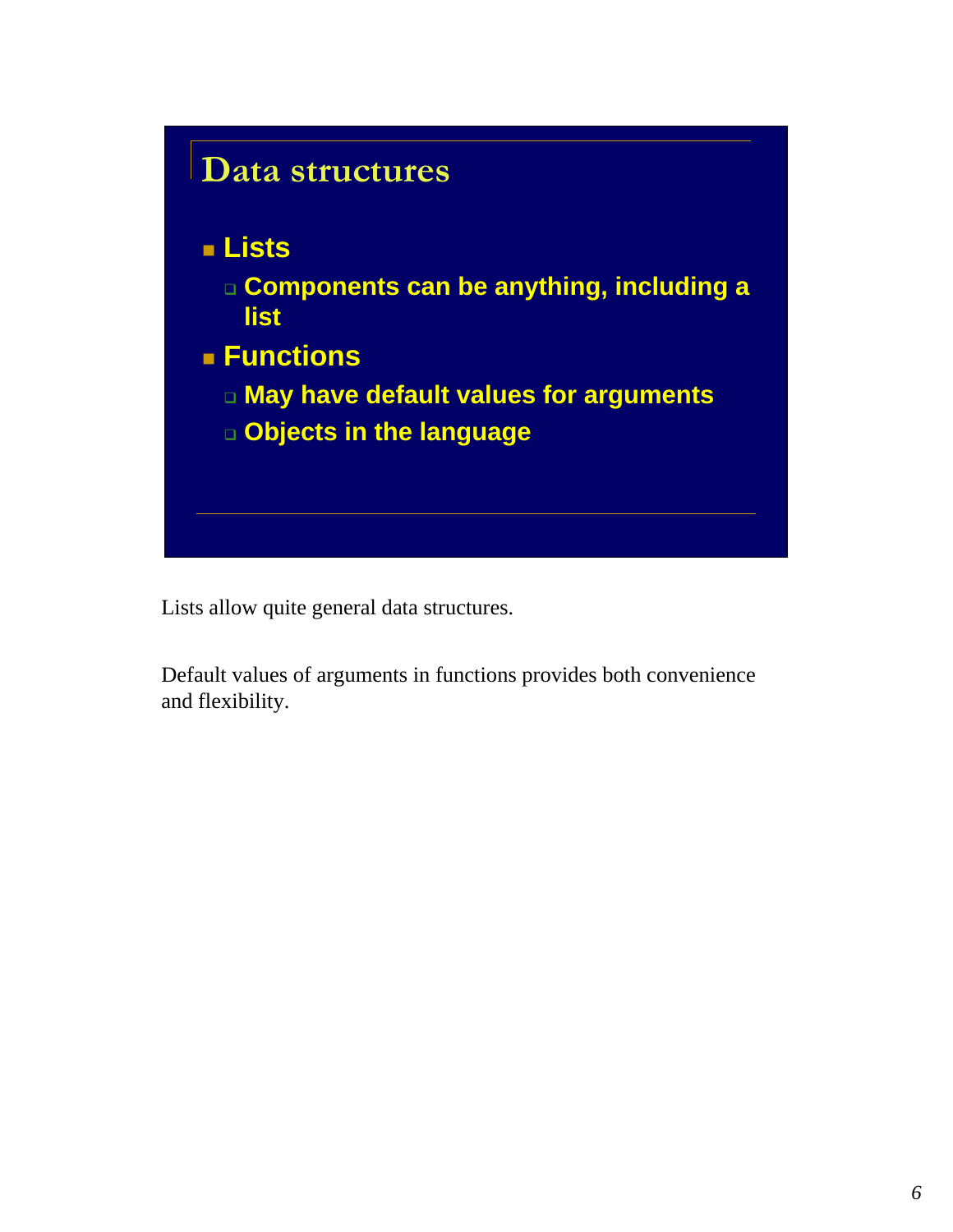

Attributes are a stroke of genius. They expand our universe from the earth with the sun and moon and a few planets spinning around it to a place with billions of galaxies.

Attributes provide the possibility of virtually any sort of data structure.

Some functions change their behavior based on the class of the object given as an argument.

If an object has a dim that is  $c(3, 2)$ , then we know it is a matrix with three rows and two columns.

If an object has a dim that is  $c(3, 2, 4)$ , then it is a three-dimensional array with three rows, two columns and four slices.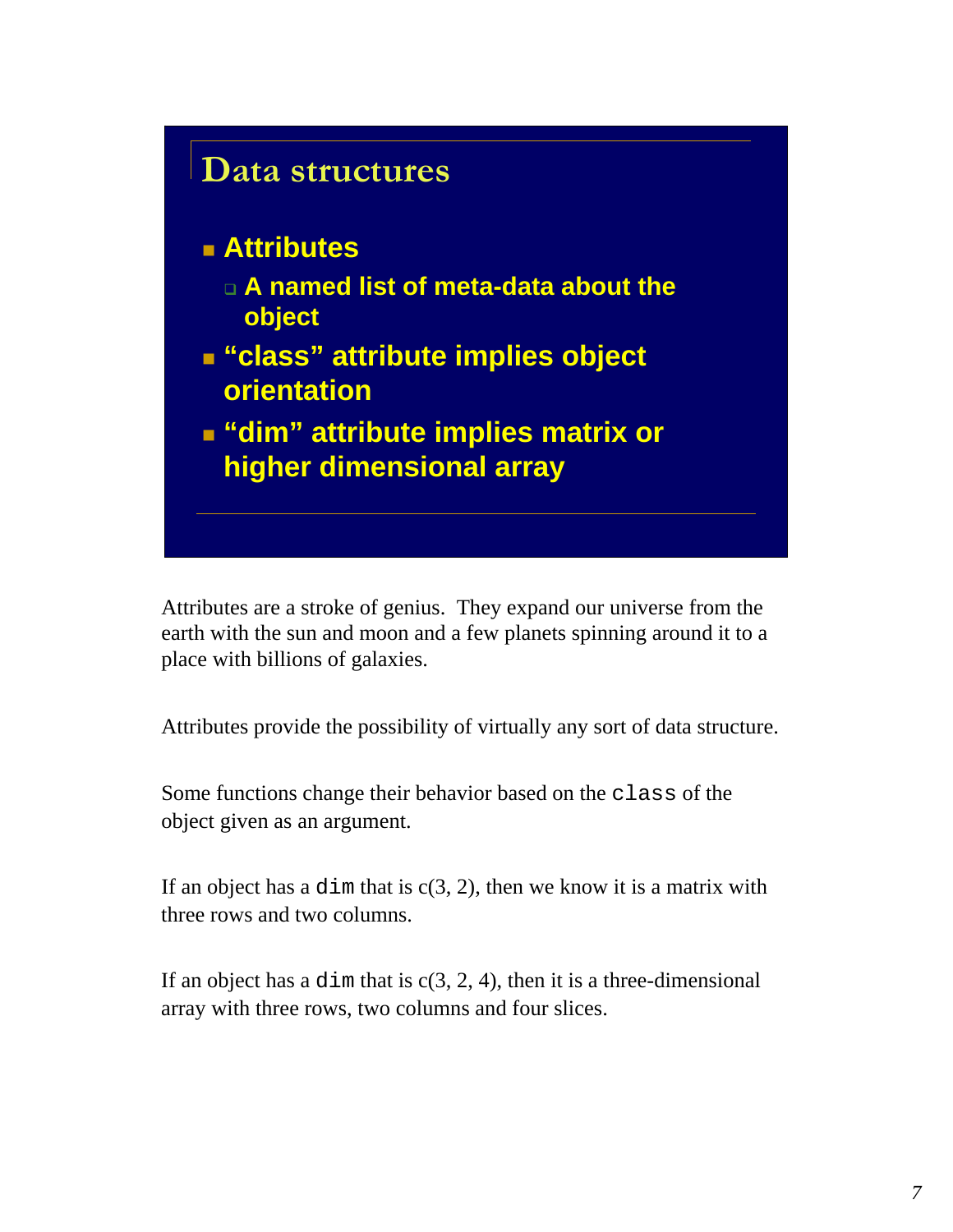

Subscripting is very important in R, partly because it is so flexible.

 $X[1:5]$  # selects the first five elements of X

 $X[-1:-5]$  # selects all but the first five elements of X

 $X[c'dog', 'cat')]$  # selects the elements with those names

X[c(TRUE, FALSE)] # selects the odd numbered elements # the logical vector is replicated to # the length of X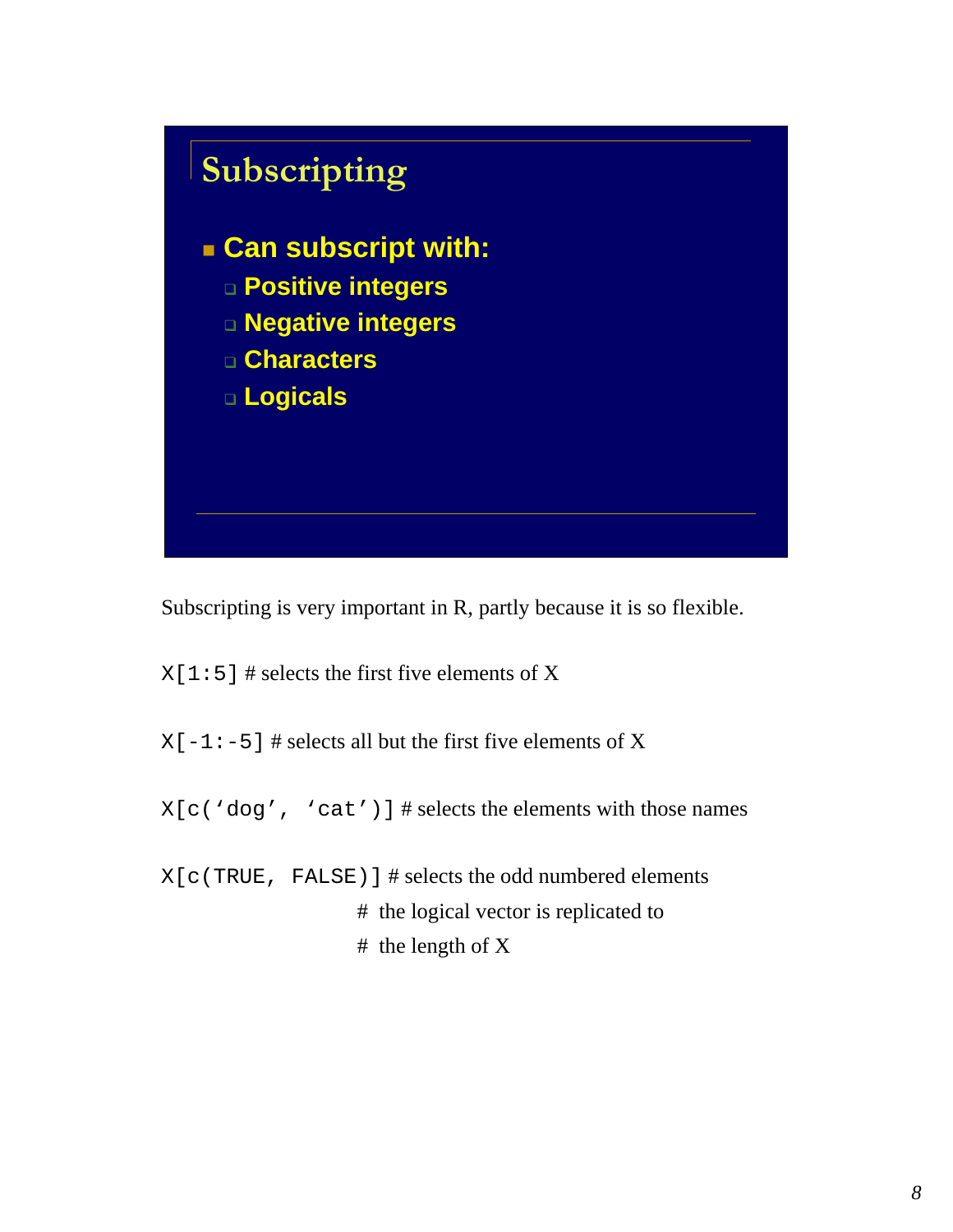

This plot has a custom x-axis that allows us to see quite well when events are happening.

The usual alternatives would be one of two cases:

- 1) The x-axis is treated as numbers from 1 to 1000.
- 2) There is a large number of dates written (possibly diagonally). You probably can't read the dates, and even if you can, you can not easily relate them to what is happening in the plot.
- A key advantage of R is that it allows you to create graphics that do what they should, and not just what some programmer thinks you need.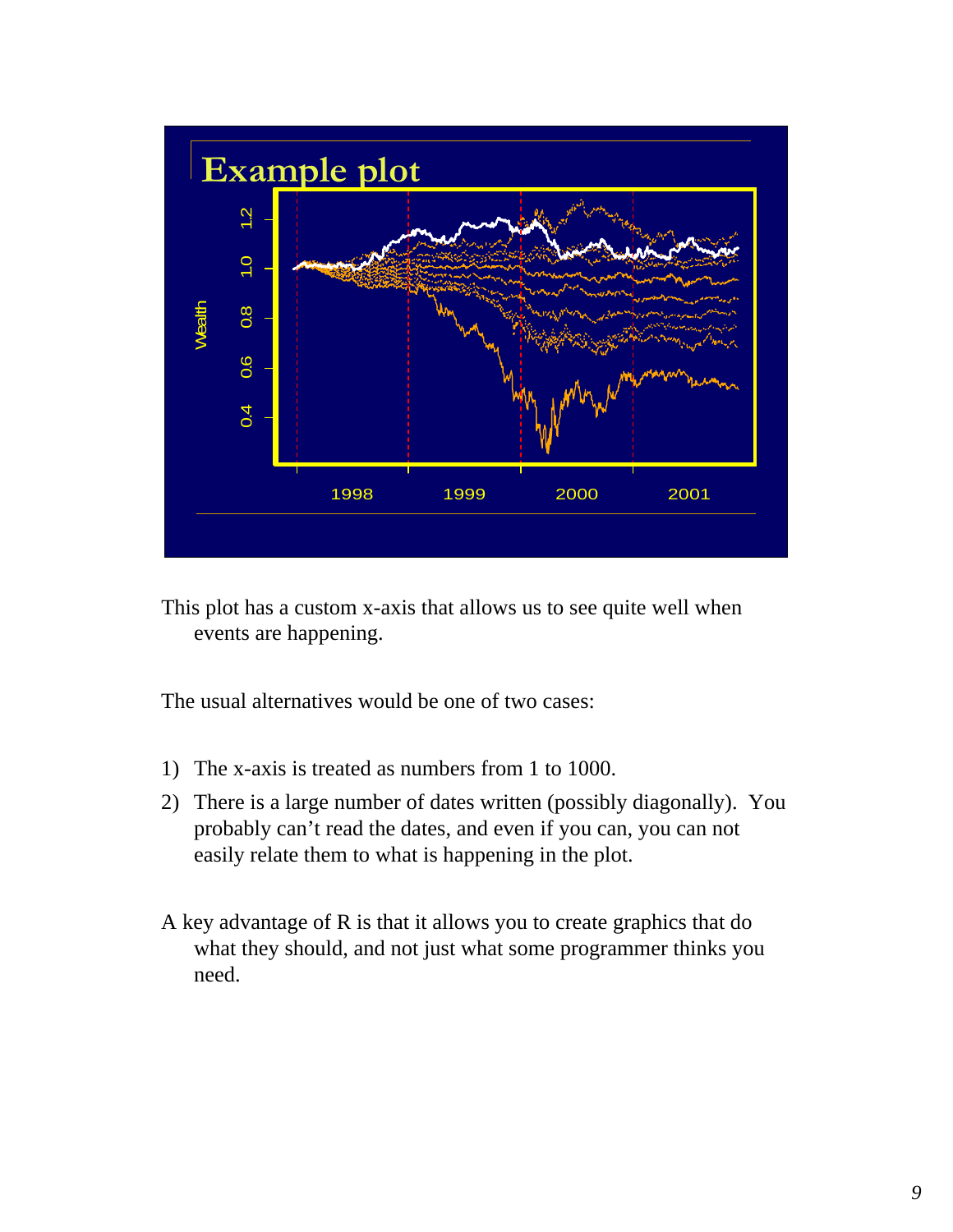## **Example plot**



The previous plot was created with these commands[1]. Graphics don't have to be created with just one command, they can be built up with a number of commands.

The key bit here is a function that I wrote to create the x-axis as I wanted it to appear.

Note that when doing typical data analysis, a single graphics command will generally get you what you want – this technique of using multiple commands is mainly for presentation graphics. It would also be possible to write a function that did this sort of plot, so we'd be back to one command again.

[1] The first command should also include the argument: ylab='Wealth'

But that didn't fit in the slide well.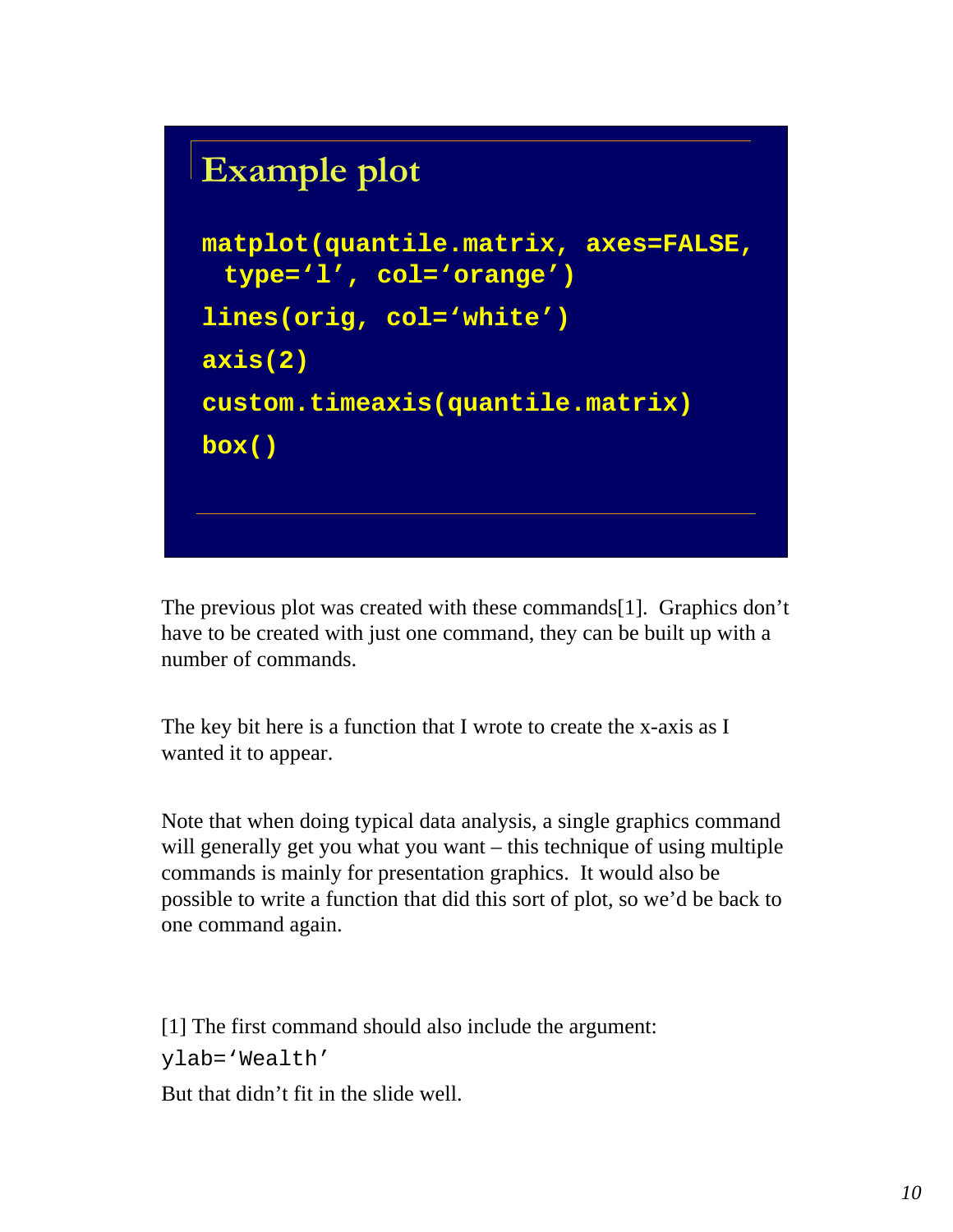

A natural way to represent a single random portfolio is as a named numeric vector.

Such an object can be created all in one go, or the data can be assigned to the object and then the names attribute added later. The resulting object is exactly the same in either case.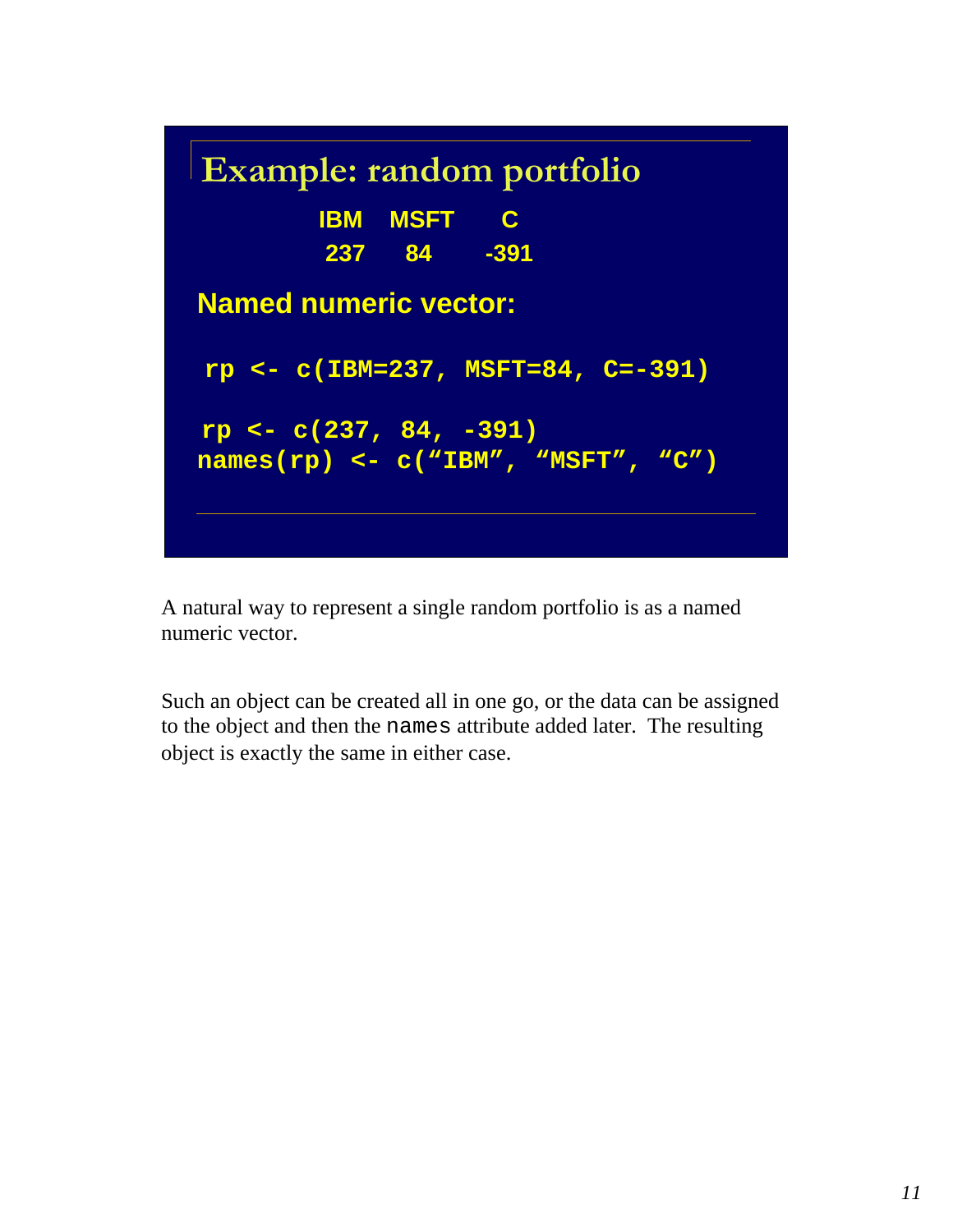

A natural representation of a set of random portfolios is as a list with the length of the list equal to the number of random portfolios, and each component of the list being a named numeric vector describing a single random portfolio.

The 'call' (attribute in this case, often a component of a list) is an image of the command that created the object. Objects that include their call are self-describing, and there are additional advantages.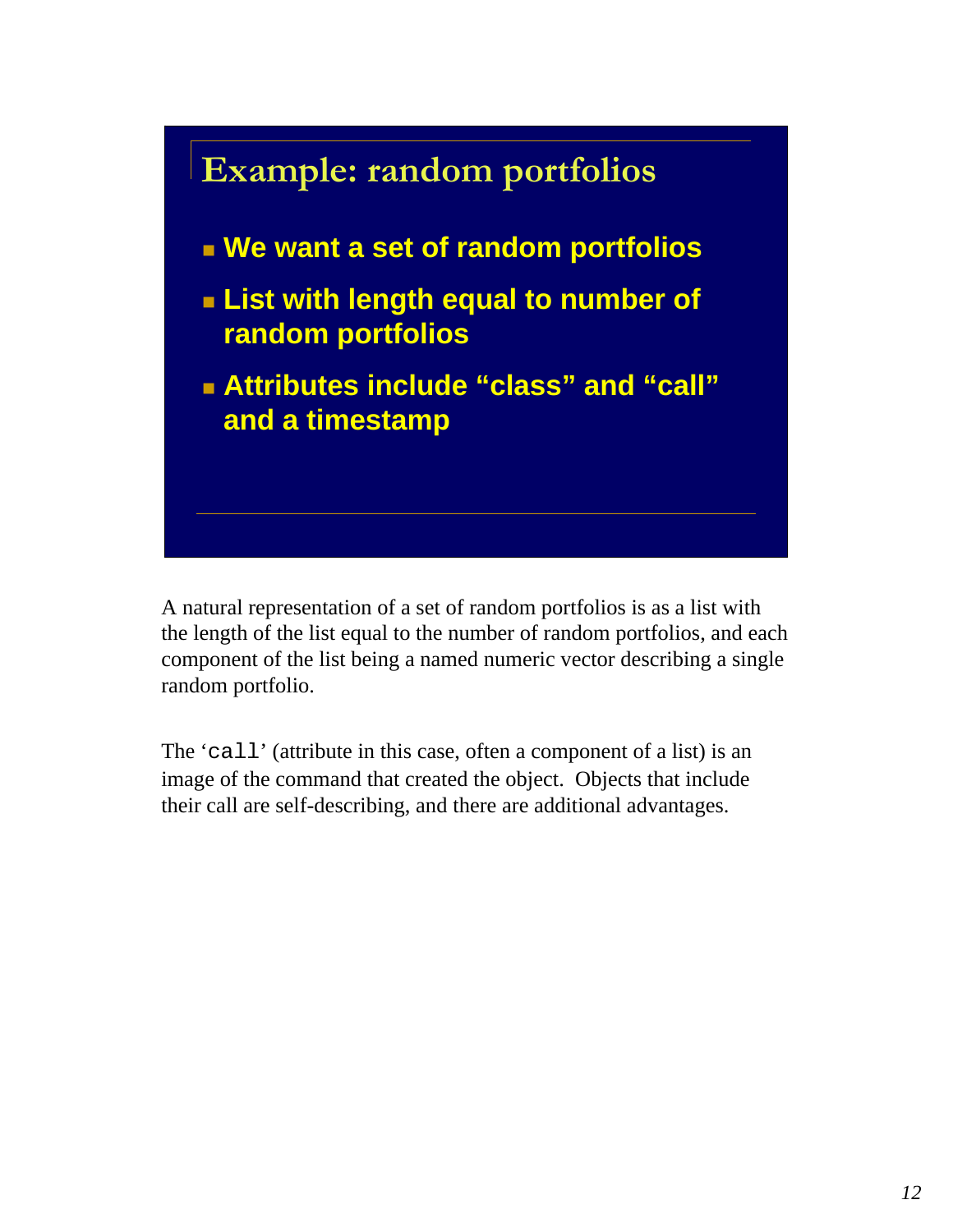

There are several mailing lists for R.

'sig' stands for Special Interest Group.

And 'hpc' is High Performance Computing.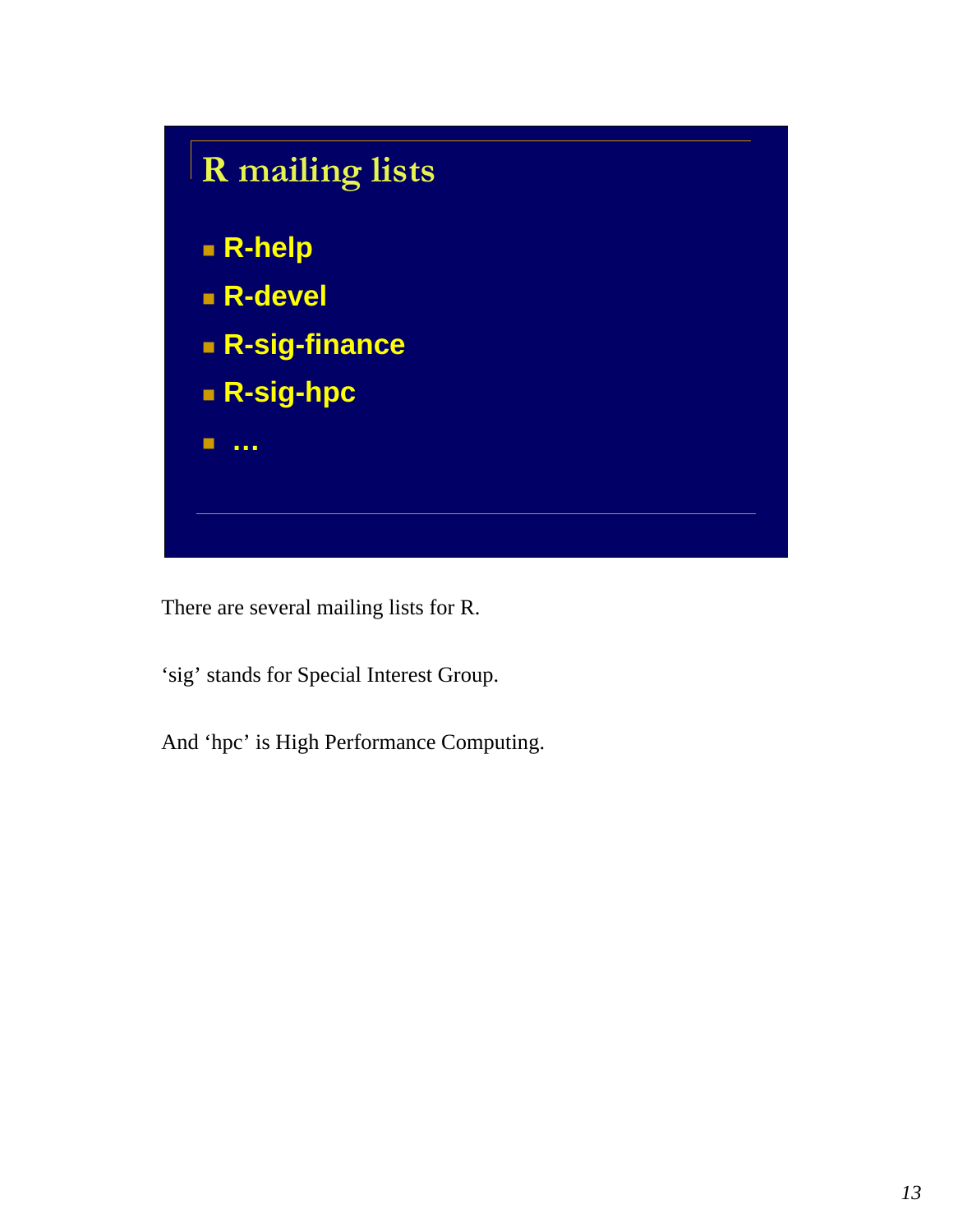

There are many inconsistencies in R. A key reason for this is that the S language was a research project long after it was being used for substantial work. Backward compatibility has been a big issue for 20 years now.

'The R Inferno' tries to help you past the inconsistencies.

http://www.burns-stat.com/pages/Tutor/R\_inferno.pdf

There are redundancies both because of the on-going research problem, and because there may be several contributed packages that do essentially the same thing.

The freedom of having any data structure we like has the price that the data needs to all be in RAM. That is a problem for large data - generally there are workarounds, though.

If you think you want to know all of R, give up that idea.